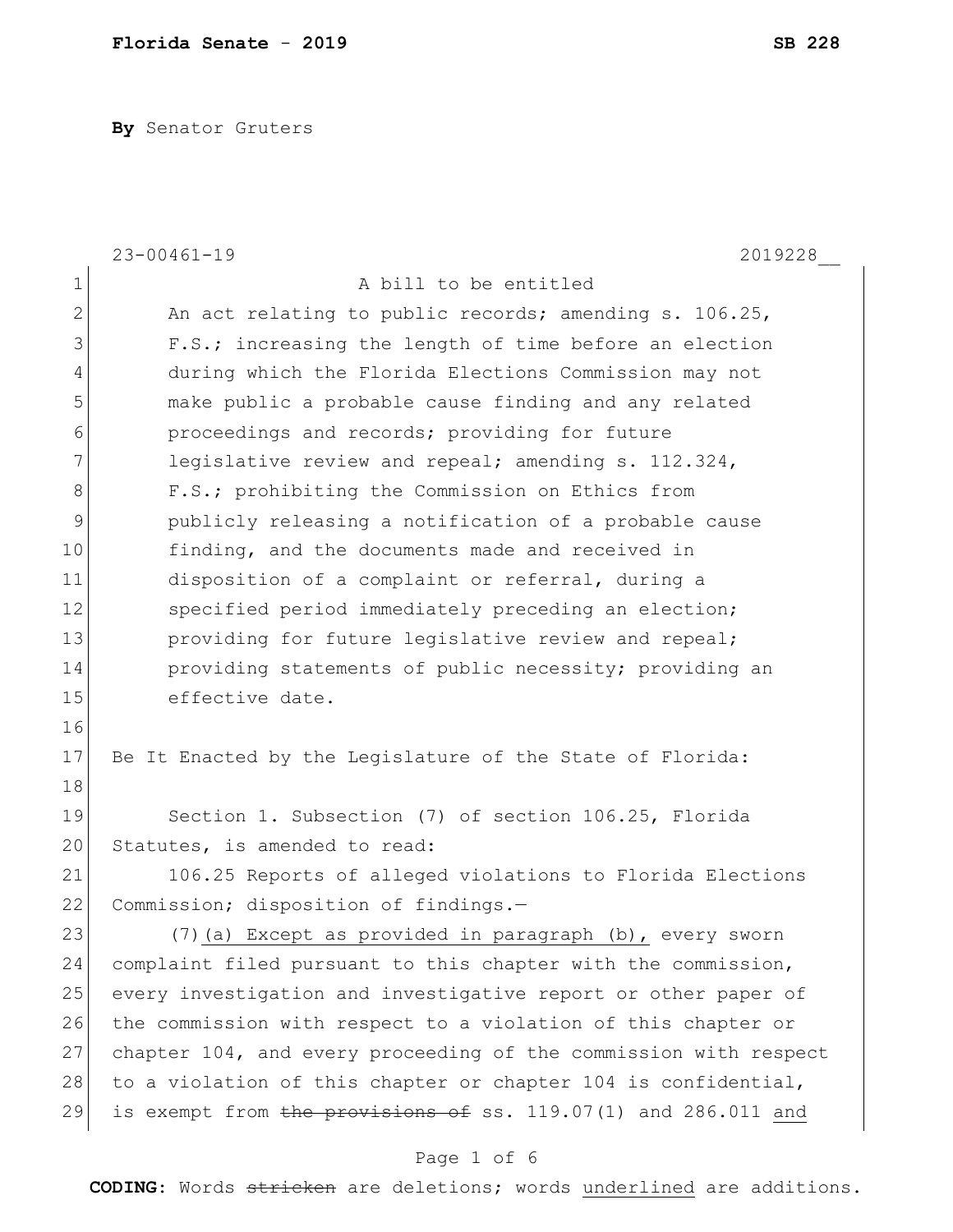|    | $23 - 00461 - 19$<br>2019228                                     |
|----|------------------------------------------------------------------|
| 30 | s. 24, Art. I of the State Constitution, and is exempt from      |
| 31 | publication in the Florida Administrative Register of any notice |
| 32 | or agenda with respect to any proceeding relating to such        |
| 33 | violation, except under the following circumstances:             |
| 34 | 1. $(a)$ As provided in subsection (6);                          |
| 35 | 2. (b) Upon a determination of probable cause or no probable     |
| 36 | cause by the commission; or                                      |
| 37 | 3. (e) For proceedings conducted with respect to appeals of      |
| 38 | fines levied by filing officers for the late filing of reports   |
| 39 | required by this chapter.                                        |
| 40 | (b) However, A complainant is not bound by the                   |
| 41 | confidentiality provisions of this section. In addition,         |
| 42 | confidentiality may be waived in writing by the person against   |
| 43 | whom the complaint has been filed or the investigation has been  |
| 44 | initiated.                                                       |
| 45 | (c) If a finding of probable cause in a case is entered          |
| 46 | within 60 30 days before prior to the date of the election with  |
| 47 | respect to which the alleged violation occurred, such finding    |
| 48 | and the proceedings and records relating to such case may shall  |
| 49 | not become public until noon of the day following such election. |
| 50 | This paragraph is subject to the Open Government Sunset Review   |
| 51 | Act in accordance with s. 119.15 and shall stand repealed on     |
| 52 | October 2, 2024, unless reviewed and saved from repeal through   |
| 53 | reenactment by the Legislature.                                  |
| 54 | (d) When two or more persons are being investigated by the       |
| 55 | commission with respect to an alleged violation of this chapter  |
| 56 | or chapter 104, the commission may not publicly enter a finding  |
| 57 | of probable cause or no probable cause in the case until a       |
| 58 | finding of probable cause or no probable cause for the entire    |

# Page 2 of 6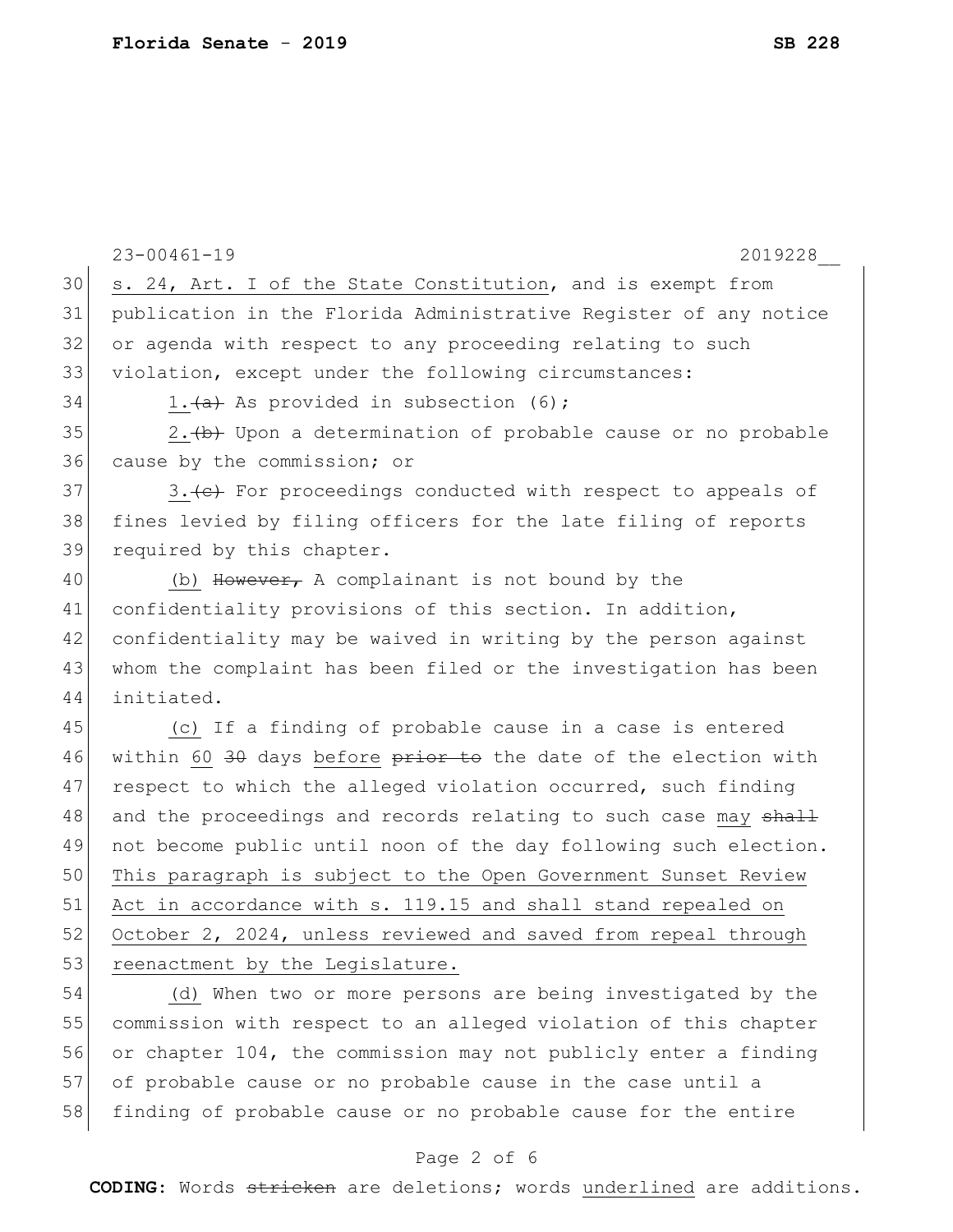|    | $23 - 00461 - 19$<br>2019228                                     |
|----|------------------------------------------------------------------|
| 59 | case has been determined. However, once the confidentiality of   |
| 60 | any case has been breached, the person or persons under          |
| 61 | investigation have the right to waive the confidentiality of the |
| 62 | case, thereby opening up the proceedings and records to the      |
| 63 | public. Any person who discloses any information or matter made  |
| 64 | confidential by the provisions of this subsection commits a      |
| 65 | misdemeanor of the first degree, punishable as provided in s.    |
| 66 | 775.082 or s. 775.083.                                           |
| 67 | Section 2. Subsection (3) of section 112.324, Florida            |
| 68 | Statutes, is amended to read:                                    |
| 69 | 112.324 Procedures on complaints of violations and               |
| 70 | referrals; public records and meeting exemptions.-               |
| 71 | (3) (a) A preliminary investigation shall be undertaken by       |
| 72 | the commission of each legally sufficient complaint or referral  |
| 73 | over which the commission has jurisdiction to determine whether  |
| 74 | there is probable cause to believe that a violation has          |
| 75 | occurred. If, upon completion of the preliminary investigation,  |
| 76 | the commission finds no probable cause to believe that this part |
| 77 | has been violated or that any other breach of the public trust   |
| 78 | has been committed, the commission shall dismiss the complaint   |
| 79 | or referral with the issuance of a public report to the          |
| 80 | complainant and the alleged violator, stating with particularity |
| 81 | its reasons for dismissal. At that time, the complaint or        |
| 82 | referral and all materials relating to the complaint or referral |
| 83 | shall become a matter of public record.                          |
| 84 | (b) If the commission finds from the preliminary                 |
| 85 | investigation probable cause to believe that this part has been  |
| 86 | violated or that any other breach of the public trust has been   |
| 87 | committed, it shall so notify the complainant and the alleged    |

# Page 3 of 6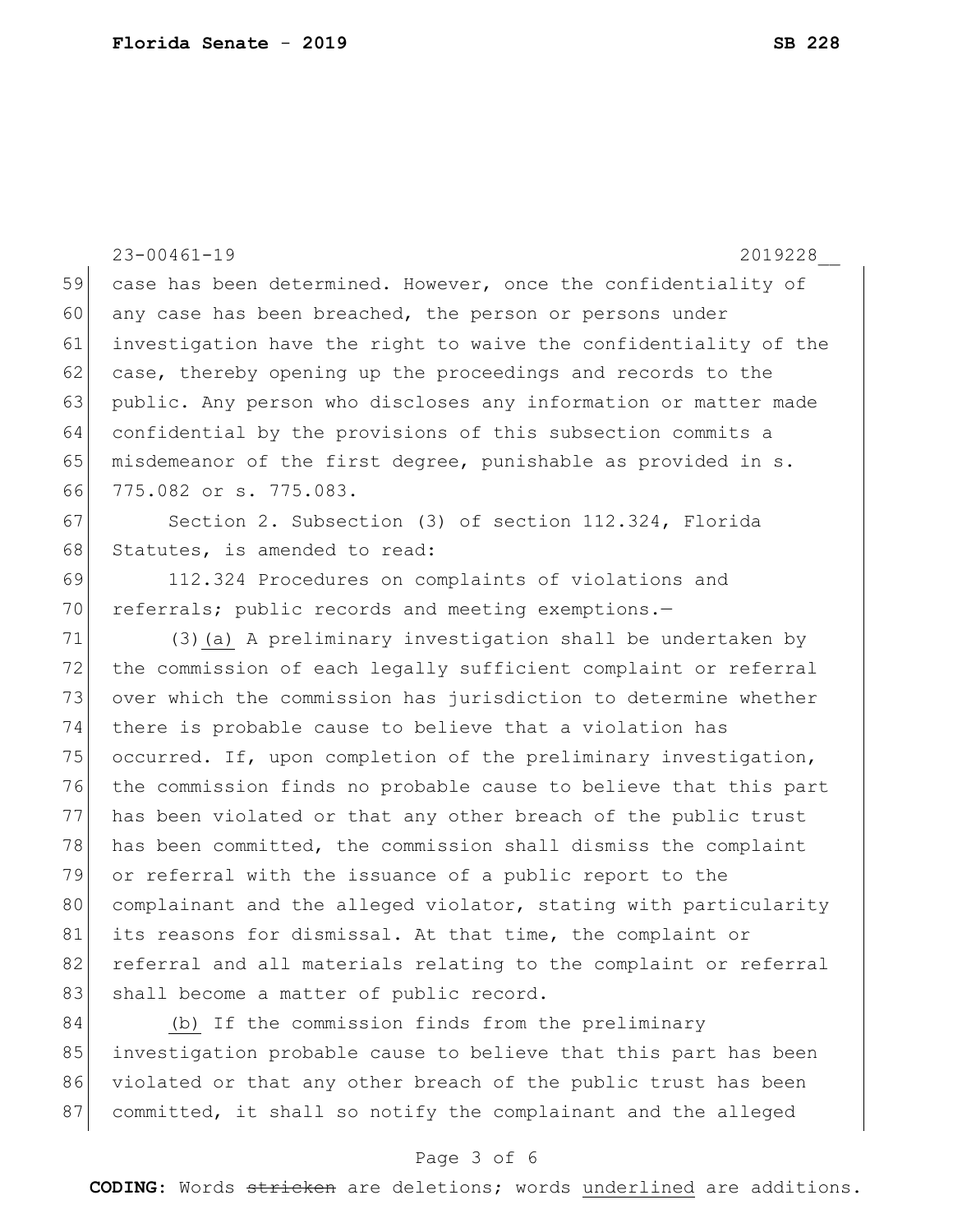|     | $23 - 00461 - 19$<br>2019228                                     |
|-----|------------------------------------------------------------------|
| 88  | violator in writing. Such notification and all documents made or |
| 89  | received in the disposition of the complaint or referral shall   |
| 90  | then become public records. However, if the complaint or         |
| 91  | referral is against a candidate in any general, special, or      |
| 92  | primary election and the finding in such a case is made within   |
| 93  | 60 days before the date of such election, the notification of    |
| 94  | the finding of probable cause and any documents made or received |
| 95  | in the disposition of such complaint or referral may not become  |
| 96  | public until noon of the day following such election. This       |
| 97  | paragraph is subject to the Open Government Sunset Review Act in |
| 98  | accordance with s. 119.15 and shall stand repealed on October 2, |
| 99  | 2024, unless reviewed and saved from repeal through reenactment  |
| 100 | by the Legislature.                                              |
|     |                                                                  |

101 (c) Upon request submitted to the commission in writing, 102 any person who the commission finds probable cause to believe 103 has violated any provision of this part or has committed any other breach of the public trust shall be entitled to a public 105 hearing. Such person shall be deemed to have waived the right to a public hearing if the request is not received within 14 days 107 following the mailing of the probable cause notification 108 required by this subsection. However, the commission may on its own motion, require a public hearing, may conduct such further 110 investigation as it deems necessary, and may enter into such stipulations and settlements as it finds to be just and in the 112 best interest of the state. The commission is without jurisdiction to, and no respondent may voluntarily or involuntarily, enter into a stipulation or settlement which imposes any penalty, including, but not limited to, a sanction 116 or admonition or any other penalty contained in s. 112.317.

### Page 4 of 6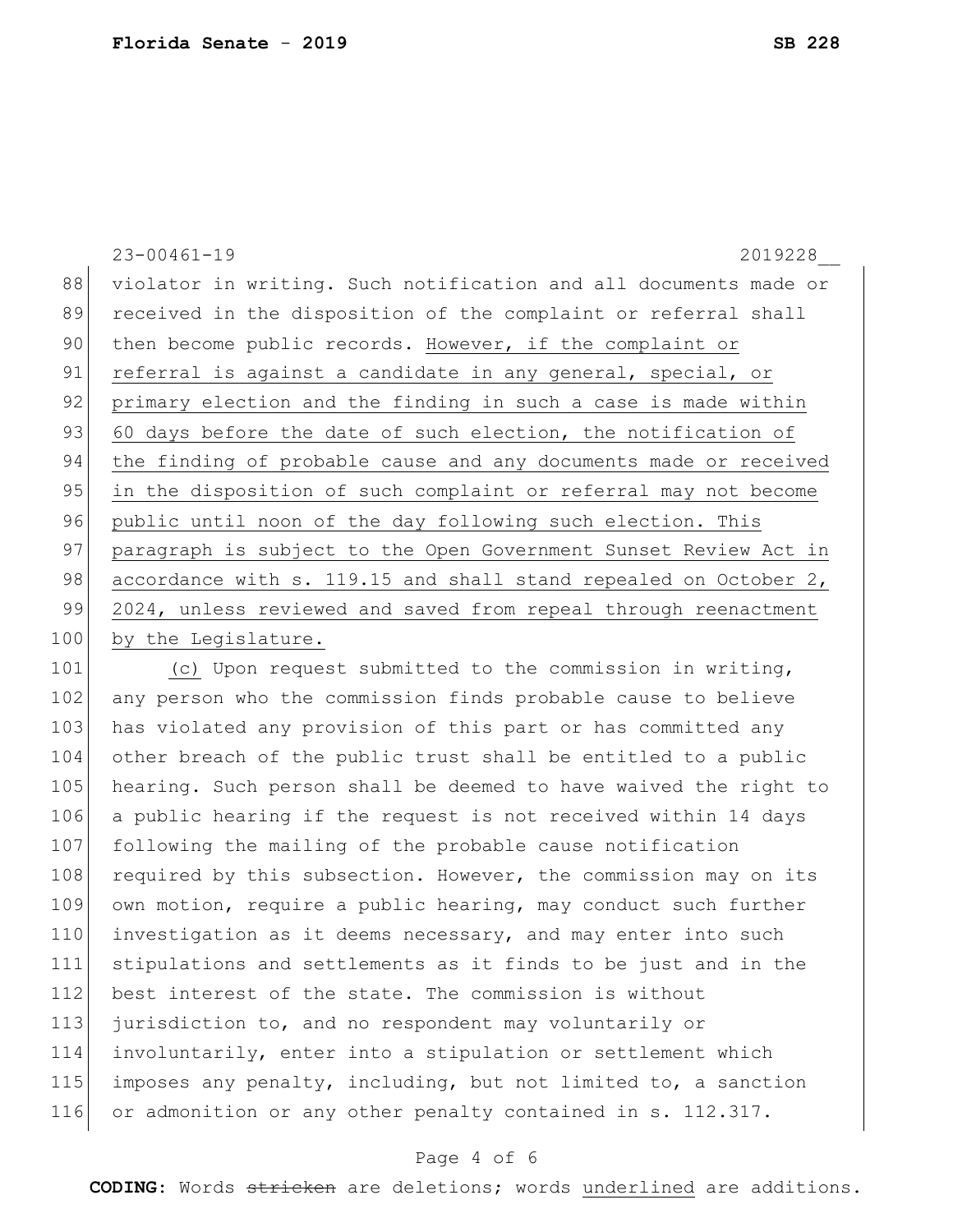23-00461-19 2019228\_\_ 117 Penalties shall be imposed only by the appropriate disciplinary 118 authority as designated in this section. 119 Section 3. (1) The Legislature finds that it is a public 120 necessity that the period of time during which the Florida 121 Elections Commission may not make public a finding of probable 122 cause following an investigation of a complaint and related 123 proceedings and recordings be extended from 30 days to 60 days 124 before the date of the election with respect to which the 125 alleged violation occurred until noon of the day following such 126 election. As past elections have approached, individuals have 127 repeatedly resorted to filing complaints with the Florida 128 Elections Commission alleging certain violations of the Florida 129 Election Code by candidates during the pendency of an election 130 cycle as a means to unfairly influence the electoral process. In 131 many cases, individuals filing a complaint have been affiliated 132 with the candidate who is opposing the candidate who is the 133 subject of the complaint. Such abuse of the complaint process 134 has a disruptive effect on the electoral process and can 135 ultimately dissuade voters from participating in an election. 136 Additionally, the release of a probable cause determination in 137 close proximity to an election may deprive the candidate who is 138 the subject of the complaint of the ability to respond to the 139 Florida Elections Commission's findings or to reach a settlement 140 before the election occurs. The Legislature has already 141 recognized this potential of harm to an ongoing election by 142 prohibiting the Florida Elections Commission from making public 143 any finding of probable cause and related proceedings and 144 records during the 30 days before the election with respect to 145 which the alleged violation occurred.

## Page 5 of 6